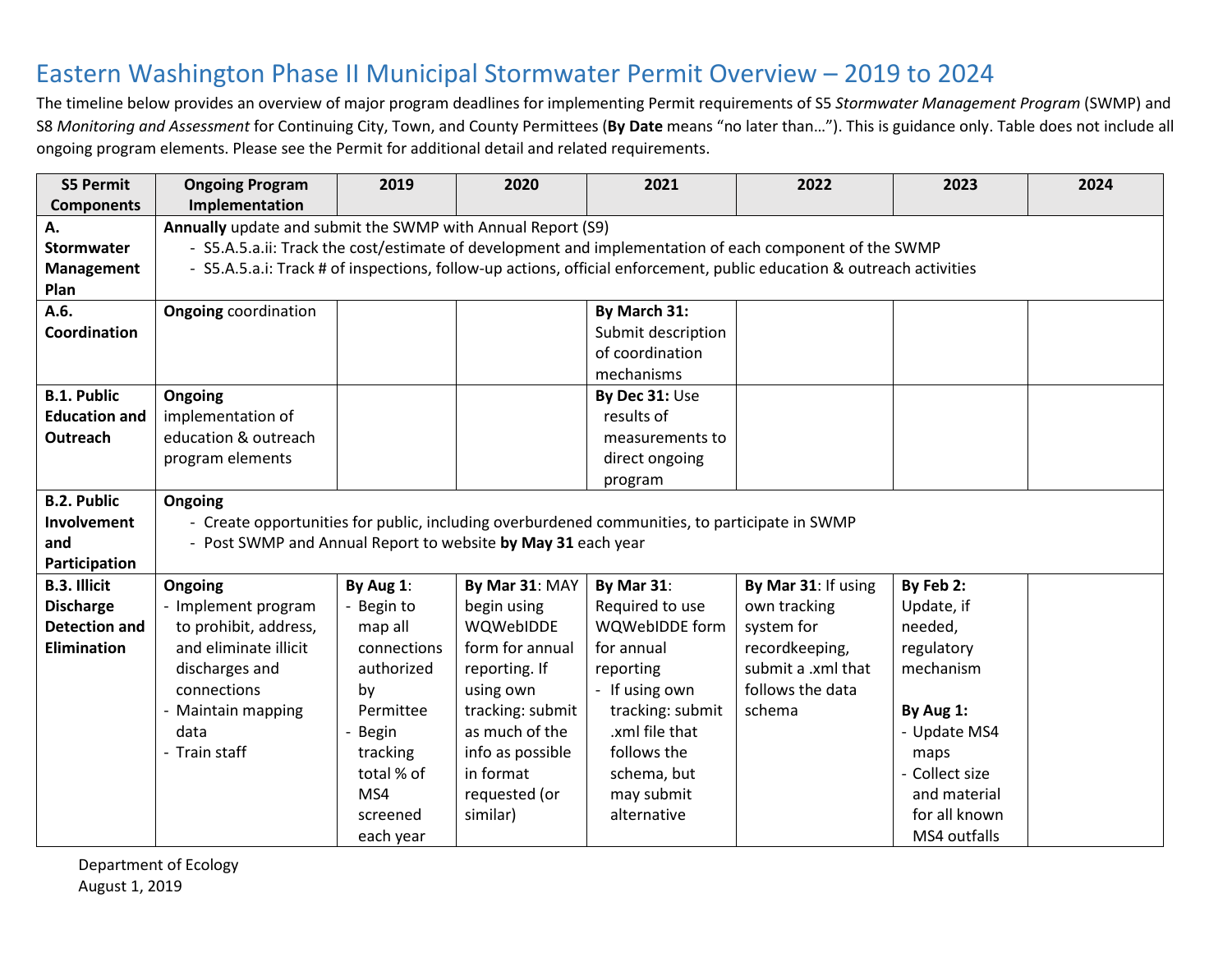| <b>S5 Permit</b>  | <b>Ongoing Program</b> | 2019 | 2020 | 2021               | 2022 | 2023 | 2024 |
|-------------------|------------------------|------|------|--------------------|------|------|------|
| <b>Components</b> | Implementation         |      |      |                    |      |      |      |
|                   |                        |      |      | formats (i.e.,     |      |      |      |
|                   |                        |      |      | .xls,.csv, .txt)   |      |      |      |
|                   |                        |      |      |                    |      |      |      |
|                   |                        |      |      | By Aug 1: Mapping  |      |      |      |
|                   |                        |      |      | data in electronic |      |      |      |
|                   |                        |      |      | format with fully  |      |      |      |
|                   |                        |      |      | described mapping  |      |      |      |
|                   |                        |      |      | standards          |      |      |      |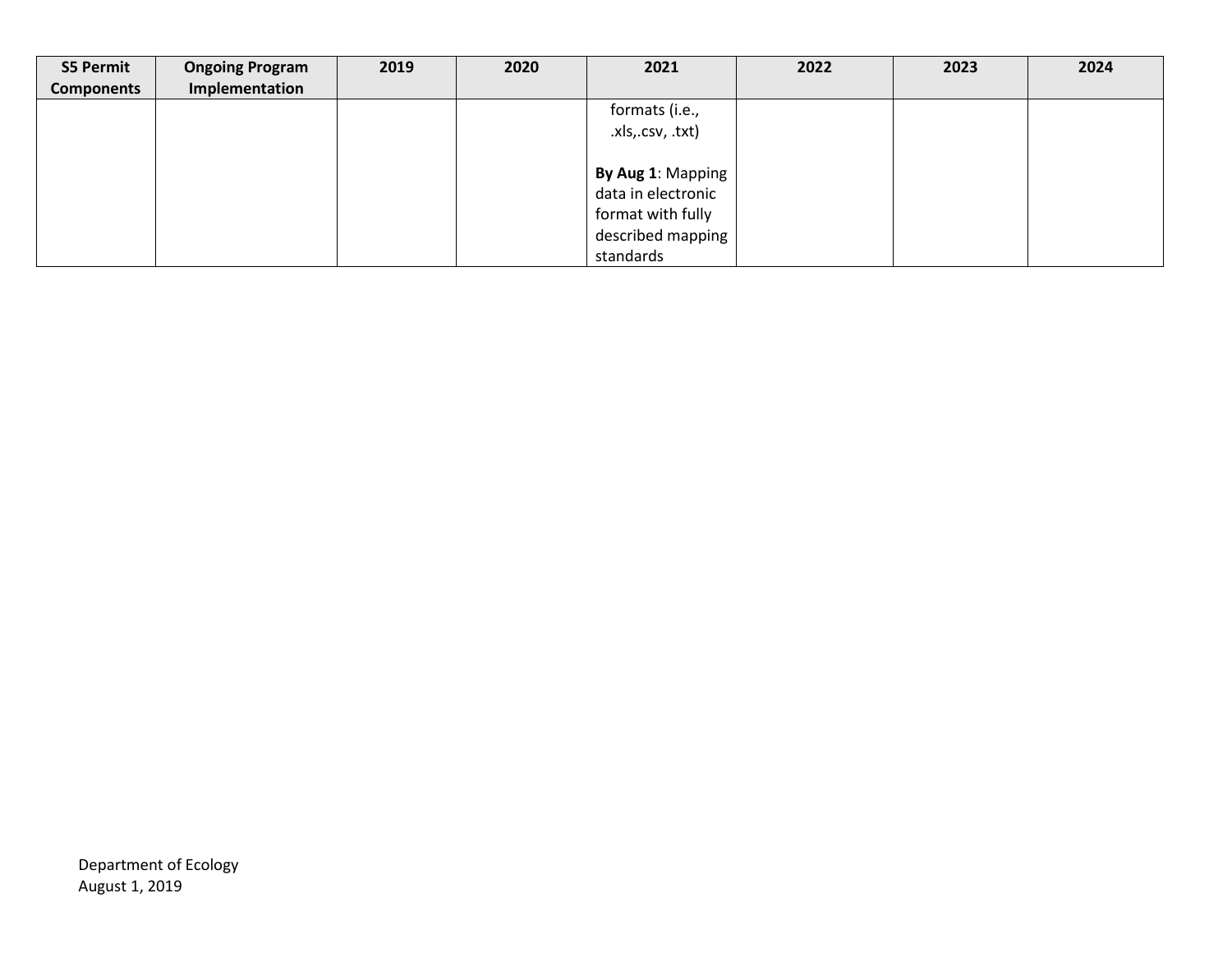| <b>S5 Permit</b>    | <b>Ongoing Program</b> | 2019 | 2020 | 2021 | 2022               | 2023 | 2024 |
|---------------------|------------------------|------|------|------|--------------------|------|------|
| <b>Components</b>   | Implementation         |      |      |      |                    |      |      |
| <b>B.4.</b>         | Ongoing                |      |      |      | By Dec 31: Adopt   |      |      |
| <b>Construction</b> | - Implement & enforce  |      |      |      | and implement      |      |      |
| <b>Site</b>         | program to reduce      |      |      |      | program that meets |      |      |
| Stormwater          | pollutants in runoff   |      |      |      | the requirements   |      |      |
| <b>Runoff</b>       | - Train staff          |      |      |      | and follows        |      |      |
| control             |                        |      |      |      | SWMMEW (or ECY-    |      |      |
|                     |                        |      |      |      | approved manual)   |      |      |
| B.5. Post-          | Ongoing                |      |      |      | By Dec 31: Adopt   |      |      |
| construction        | - Implement & enforce  |      |      |      | and implement      |      |      |
| <b>Runoff</b>       | program to reduce      |      |      |      | program for post-  |      |      |
| Control             | pollutants in post-    |      |      |      | construction       |      |      |
|                     | construction runoff    |      |      |      |                    |      |      |
|                     | - Train staff          |      |      |      |                    |      |      |
| <b>B.6.</b>         | Ongoing                |      |      |      | By Dec 31: Update  |      |      |
| <b>Operations</b>   | - Inspect & maintain   |      |      |      | O&M plan           |      |      |
| and                 | stormwater facilities  |      |      |      |                    |      |      |
| <b>Maintenance</b>  | and catch basins       |      |      |      | By Dec 31: Update  |      |      |
|                     | controlled &           |      |      |      | SWPPPs for heavy   |      |      |
|                     | regulated by the       |      |      |      | equipment          |      |      |
|                     | Permittee              |      |      |      | maintenance        |      |      |
|                     | Implement practices,   |      |      |      | and/or storage     |      |      |
|                     | policies, and          |      |      |      | yards/facilities   |      |      |
|                     | procedures to reduce   |      |      |      |                    |      |      |
|                     | SW impacts from all    |      |      |      |                    |      |      |
|                     | Permittee lands        |      |      |      |                    |      |      |
|                     | - Train staff          |      |      |      |                    |      |      |